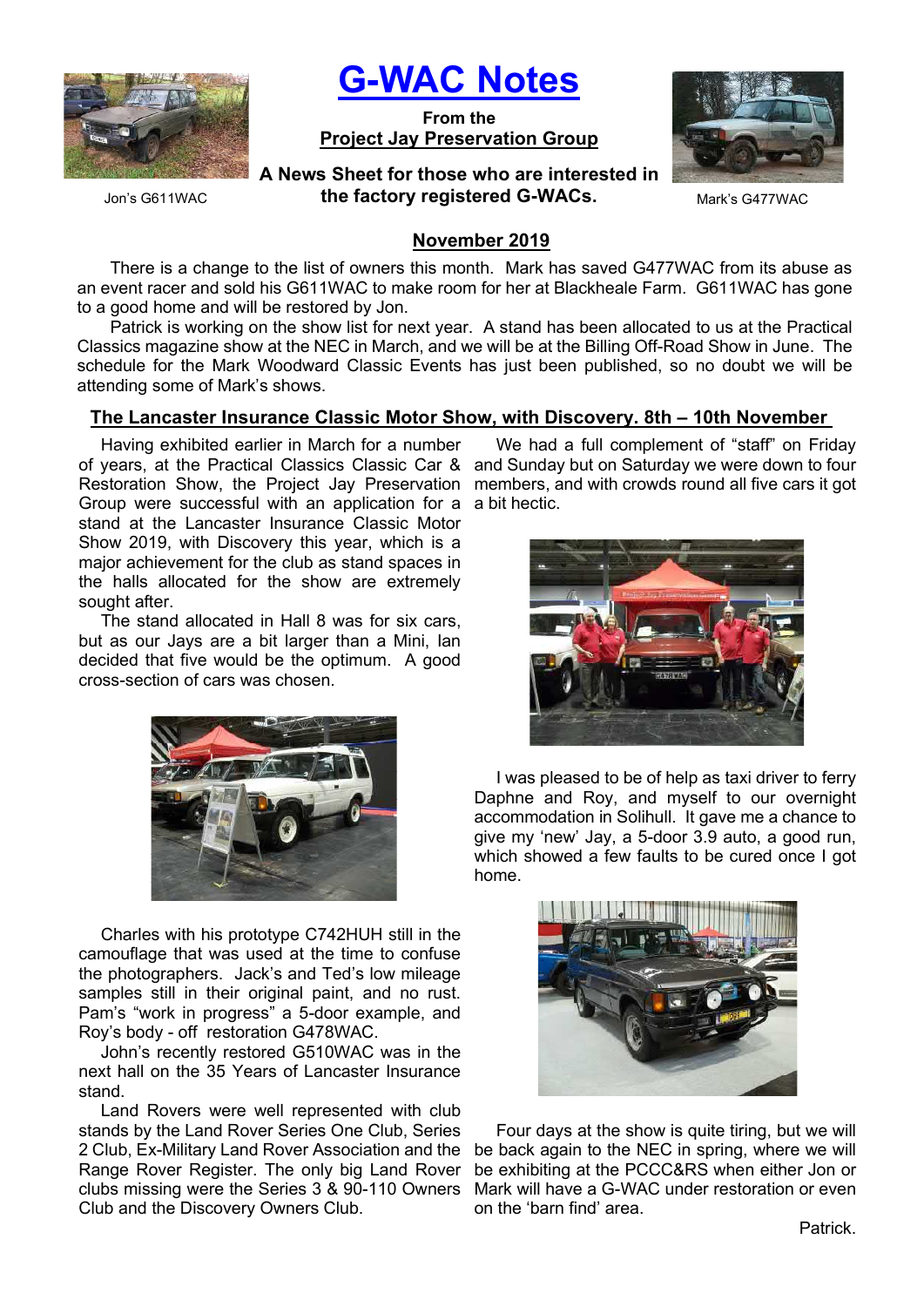# Preserving/restoring a Jay

Being a Discovery enthusiast there is a joy in seeing a rusty old unwanted wreck being brought back to life. I know the feeling because G478WAC was a little poorly when I bought her nine years ago.

Two recent purchases will start to see the life being put back into G477WAC and G611WAC, both now moving into the 'classic car' arena.



477, with a 200Tdi engine, has a bit of history as she was registered by Land Rover on 1st October 1989 and used for the press and dealer launch on Plymouth Hoe in October 1989.

She was also road tested by the Autocar and Motor magazine on 15th November 1989 and appears on the front cover. In more recent years was used in off-road competition and incurred quite a lot of damage.







611, also with a 200Tdi engine, was not a 'launch' car but was egistered by Land Rover, in January 1990, either as a demonstrator for the dealers, or as a management car. Jon will be looking into her history at the British Motor Museum at Gaydon.

Found in a barn, she was offered to the Practical Classics Classic Car & Restoration Show in March this year, but difficulties arose with the transportation to the NEC so she did not get there. Perhaps Jon will get her there next year.



It will be next year before work starts on them both, and we hope to get regular updates during 2020.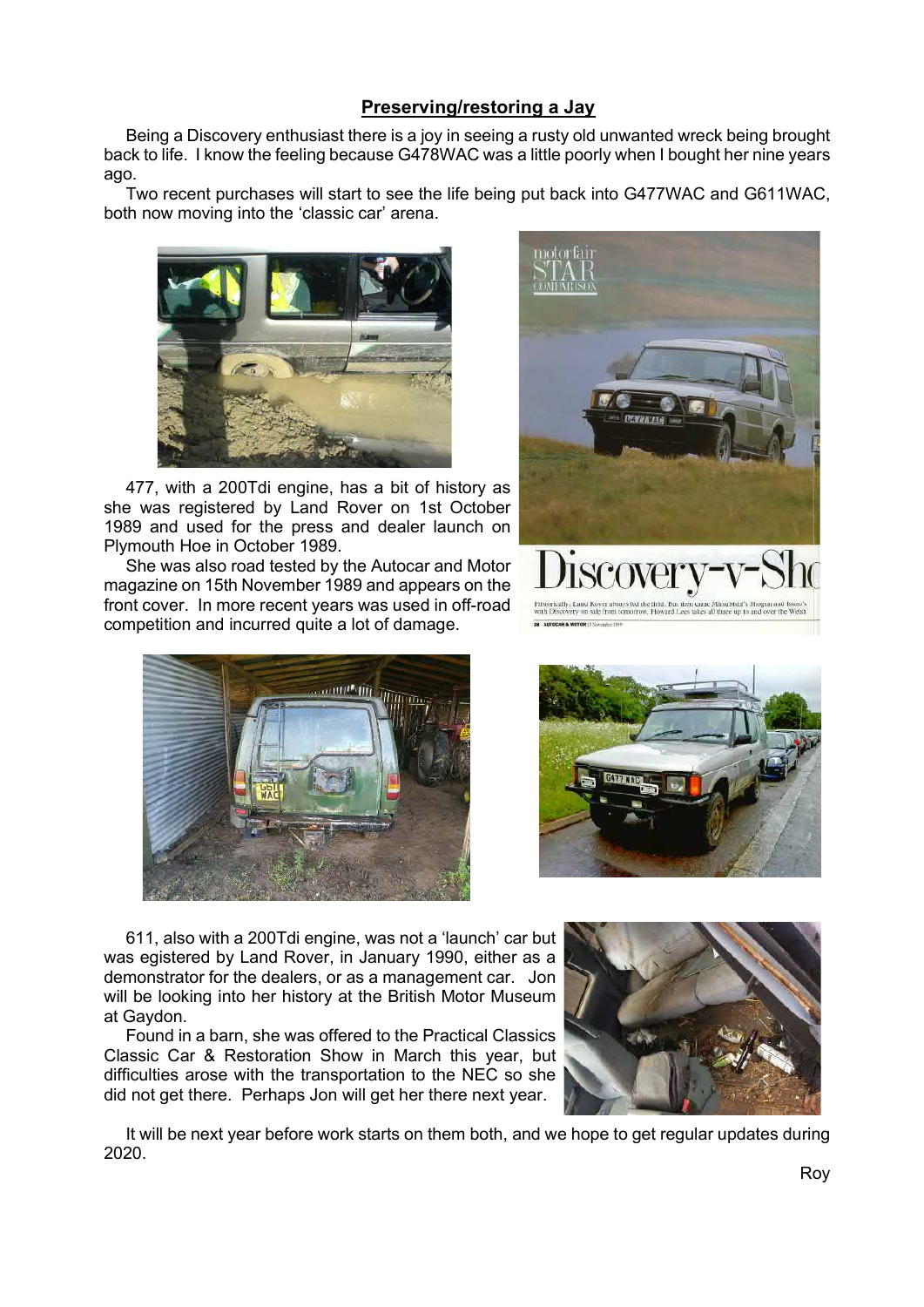# PJI announces product re-launches Peter James Insurance has unveiled its new and improved offer for 2020



The market-leading broker has announced details of significant product re-launches which are set to hit the market early next year.

It is re-launching its Multi-Vehicle policy, which from January will cover a wider range of vehicle types than ever before - and offer even better rates.

Through the 'Classic + Multi-Vehicle' product, customers insuring one classic vehicle (car or bike) will be able to add any other vehicle, including extra classic car, classic bike, PLUS modern car, modern bike, commercial vehicle and more. All this with one set of documents, one renewal date and great rates for all vehicles – a just reward for careful classics owners. Minimum premiums will apply.

January will also see the re-launch of PJI's market-leading Classic Vehicle Insurance to include dramatically improved rates for vehicles aged between 20-40 years.

This new and improved 'Classic Twenty Forty' product will offer comprehensive cover, at extremely competitive rates - whatever the age of the classic.



PJI's Garry Carlin explained: "At last year's Classic Motor Show we took the opportunity to speak to lots of people at the very heart of the classic vehicle movement to find out exactly what they would like to see when it comes to insurance for their classics.

We've really taken that feedback on board and are extremely excited to be re-launching these new and improved products for 2020, which we feel meet the demand."

If you are a new client looking for a quote from Peter James Insurance, please speak to the team on the quote line 0121 506 6000. If you are an existing customer, call 0121 506 6040.

### 3-door side window rubber seals part number MXC7877-8

The remaining stock of these window seals have now been bought by Mark. If you need a pair, give Mark a call on markharrow44@gmail.com

# Frank Elson's blog

Frank's monthly blog is always a good read, this month he writes about insurance matters and notifying any changes that you make to your Land Rover. I know that my Discoverys are all as they left the factory, so no problems there.

Read his blog at: https://frankelson.home.blog